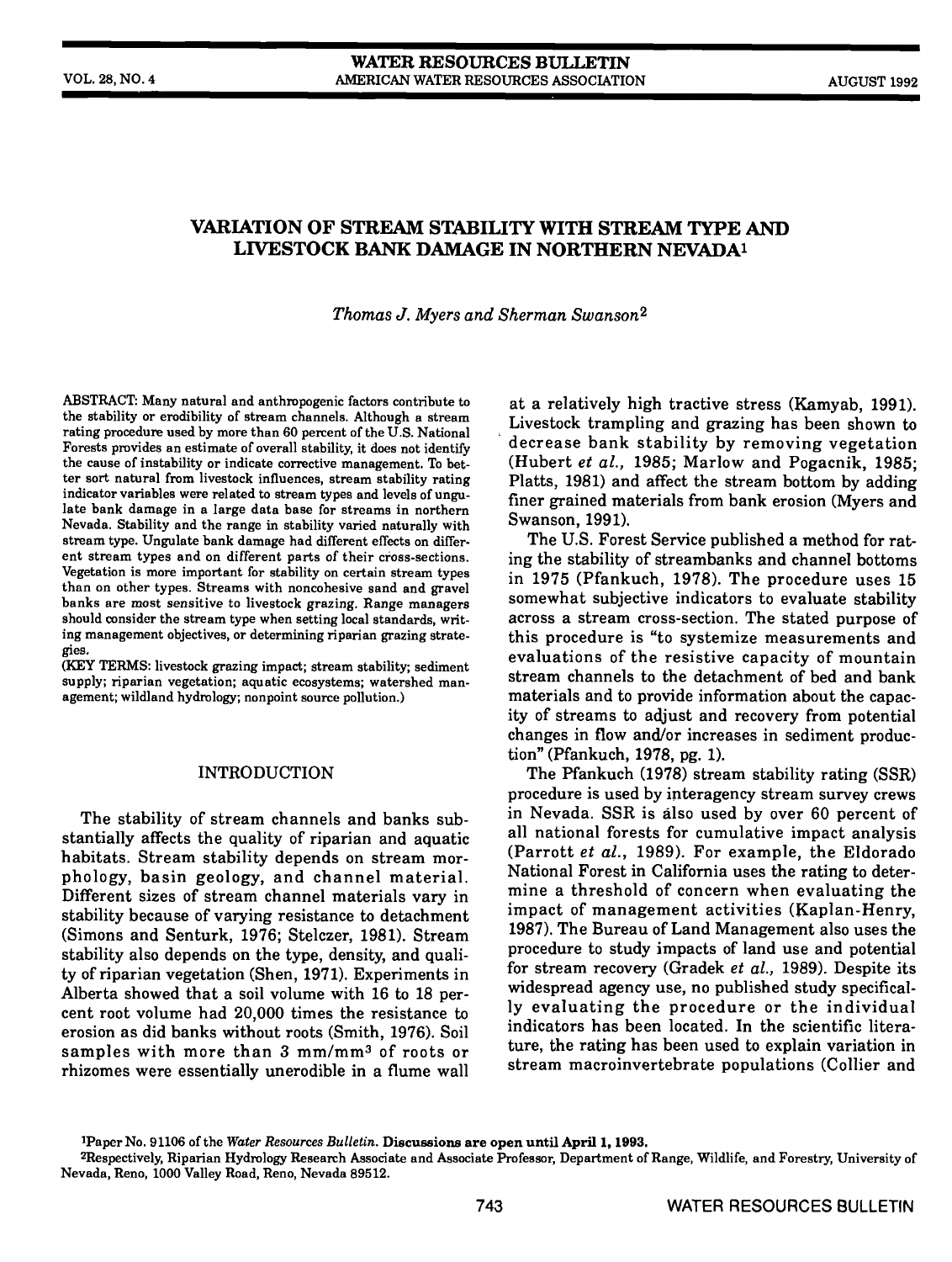Winterbourne, 1987; Newbold et al., 1980), in the size of summer and winter Dolly Varden Salvelinus malma) parr populations affected by logging in Alaska (Murphy *et al.*, 1986), and in the stability differences between old growth and clear cut sites (Murphy et al., 1986).

Rosgen (1985) introduced a stream classification method based on channel and floodplain morphology Stream classification can be used to compare and contrast stream behavior from appearance among similar streams. The purpose of this research is to analyze the variation of the SSR indicator variables with respect to stream type (Rosgen, 1985) and level of ungulate bank damage (USFS, 1985) for data collect- ed on northern Nevada rangeland streams. The results will aid range riparian managers by indicating which stream types and indicators of stream stability are more sensitive to grazing. This research also provides an overall critique of the rating system as applied to northern Nevada range streams.

## METHOD OF ANALYSIS

### Data Base

Survey crews supervised by the Nevada Depart- ment of Wildlife (NDOW) and including employees of the U.S. Bureau of Land Management and Forest Service (USFS) collected the data base analyzed in this study. It was collected from four northwestern Nevada mountain ranges: the Carson, Sweetwater, and Toiyabe Ranges from 1978 to 1981 and the Santa Rose Range from 1986 to 1988. The Carson and Sweetwater Ranges are eastern extensions of the Sierra Nevada Range. The Toiyabe and Santa Rosa Ranges are typical basin and range mountains of the Great Basin. The riparian community types occurring along these streams were classified by Manning and Padget (1992). The collection period covers climatic and streamfiow extremes with record spring floods in 1983 and 1984 and severe drought in 1978 and 1988. Previous studies (Myers, 1990; Myers and Swanson, 1991) using different indices of stability from this data base did not find a major change in instability or aquatic habitat condition index between the 1978-81 and 1986-88 sampling periods.

The crews estimated SSR ratings, level of ungulate bank damage, and, since 1986, stream type along 724 200-foot stream reaches, or sampling units. The senior author revisited the units surveyed prior to 1986 to assign stream types and over 50 units surveyed after 1986 to spot check the surveyors' stream typing. Stream selection was not random because the

crews chose all streams expected to contain trout. The selection of sampling units on each stream was nearly random. The precise locations depend on accessibility with the most downstream unit located at a canyon mouth or confluence and the upper end located near the upstream extent of fish populations. Separation between units varies from approximately one-half to one mile with more frequent sampling on rapidly changing streams.

The stream type procedure (Rosgen, 1985) uses hydraulic gradient, sinuosity, width/depth ratio, bed material size, valley confinement, and landform feature erodibility to classify streams. The analyzed data base includes nine different stream types commonly found in northern Nevada (Table 1 and Figure 1).

The level of ungulate (predominantly cattle) bank damage (Table 1) is a subjective rating based on observed signs of current grazing, trampling, and trailing (USFS, 1985). The bank, damage level does not represent previous damage indicated by increased channel width and downcutting caused by historic grazing. No attempt was made to correlate these ratings to actual numbers of animals or other grazing management practices because of the impossibility of obtaining meaningful data. While actual dates vary, grazing seasons are generally in summer due to the harsh winter climate. To a limited degree, wildlife, such as deer, could have made some of the bank damage; however, elk are rare or absent in these ranges. The number of sampling units in each category generally decreases from Level 4 (no or light damage) to Level 1 (excessive damage; Figure 1).

The stream stability rating consists of 15 individual indicator variables from the upper and lower channel banks and the channel bottom, respectively. The survey crews rate each indicator excellent, good, fair, and poor based on Pfankuch's (1978) methodology. Numerical values assigned to each rating reflect the weight of their importance assumed by Pfankuch (1978). The numerical values are summed to determine ratings for the upper and lower channel banks, the channel bottom and the overall rating (Table 2).

#### Contingency Table Analysis

Data collected define the observations for a crossclassification, or contingency table, of stream type, level of ungulate damage, and SSR condition. Because the categories are both exhaustive and mutually exclusive, the data represents a multinomial distribution. The analysis assumes that observed SSR conditions (are response classifications and) result from stream type and level of ungulate bank damage (which are explanatory categories; Fienberg, 1980).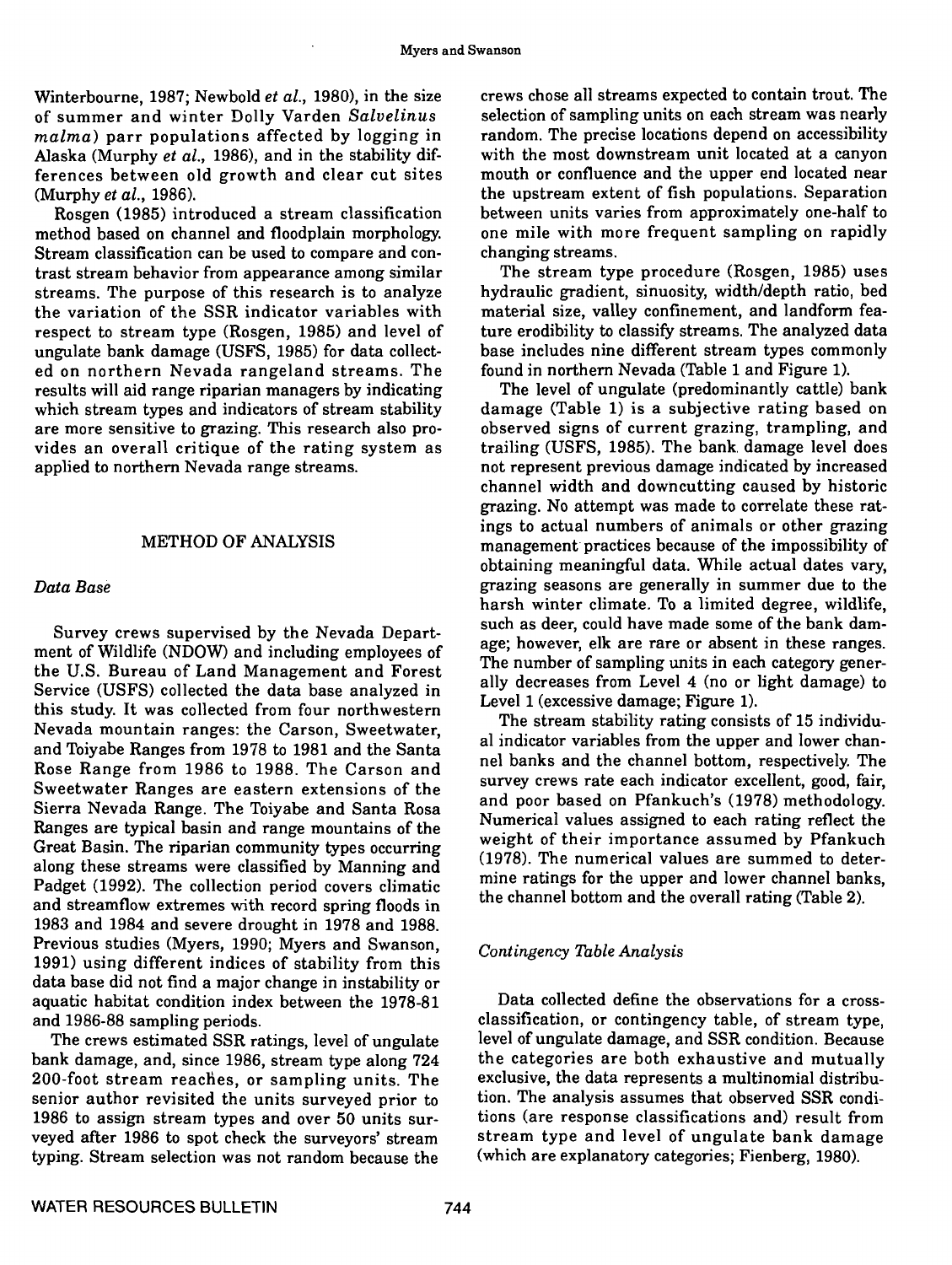|  | TABLE 1. Stream Types <sup>1</sup> and Levels of Ungulate Bank Damage <sup>2</sup> Used in This Study. |  |
|--|--------------------------------------------------------------------------------------------------------|--|
|--|--------------------------------------------------------------------------------------------------------|--|

| Type           | <b>General Description of Stream Type</b>                                                                                                                                                                       |
|----------------|-----------------------------------------------------------------------------------------------------------------------------------------------------------------------------------------------------------------|
| A2             | Stable, steep (20.04) boulder and cobble channel in depositional landforms with steep side slopes, very deep and very well<br>confined.                                                                         |
| A <sub>3</sub> | Erodible, steep (≥0.04), coarse-grained channel with some fines in coarse depositional landforms with steep side slopes, very<br>deep and very well confined.                                                   |
| A4             | Erodible, steep (20.04) fine-grained channel in very steep depositional landforms, very deep and very well confined.                                                                                            |
| B1             | Stable moderate-gradient (0.025-0.04) small boulder channel in stable coarse-grained landforms, moderately entrenched and<br>confined.                                                                          |
| B <sub>2</sub> | Stable moderate-gradient (0.015-0.04) cobble and coarse gravel channel in moderately steep coarse depositional landforms,<br>moderately entrenched and confined.                                                |
| B3             | Unstable moderate-gradient (0.015-0.04) cobble-bed channel with a mixture of gravel, sand, and small boulders in coarse<br>depositional landforms with unstable banks, moderately entrenched and well confined. |
| <b>B4</b>      | Unstable moderate-gradient (0.015-0.04) gravel, sand, and silt channel in fine-textured noncohesive depositional landforms,<br>deeply entrenched and well confined.                                             |
| C <sub>3</sub> | Low-gradient (0.005-0.01) gravel-bed channel with low terraces and fine-textured unstable banks, moderately entrenched and<br>slightly confined.                                                                |
| C <sub>4</sub> | Low-gradient (0.001-0.005) sand-bed channel with low terraces and depositional fine-grained banks, moderately entrenched<br>and slightly confined.                                                              |
| Level          | <b>General Description of Ungulate Bank Damage</b>                                                                                                                                                              |
| 1              | Excessive damage - 76-100 percent bank damage, severe erosion and sloughing over entire bank because of completely<br>damaged vegetation, no recovery, erosion constant.                                        |
| $\mathbf{2}$   | High damage - 51-75 percent from heavy ungulate use, moderate to high bank erosion and sloughing, grazing does not allow<br>plant biomass recovery to 50 percent bank stability.                                |
| 3              | Moderate damage $-26-50$ percent ungulate damage, some erosion and sloughing, $< 1/2$ of potential plant biomass remains.                                                                                       |
| 4              | Light to no damage - partial or no evidence of bank damage, 0-25 percent ungulate use, little or no erosion or sloughing, near<br>natural vegetation.                                                           |

1After Rosgen (1985). 2After USFS (1985).

Various models of independence and interaction are fit to a three-way contingency table (Everitt, 1977; Fienberg, 1980). This analysis determines the interactions of the categories (T for stream type, L for level of ungulate bank damage, and S for SSR) for explaining the number of observations fitting the given crossclassification. The hierarchy analyzed is complete independence of categories ( $[T]$  [L]  $[S]$ ) interaction of Two-way analysis tests the hypothesis of indepenjust one pair of categories ([TL] [S]), interaction of two pairs of categories ([TL] [TS]) or [TL] [LS]), interaction of all three possible pairs ([TL] [TS] [LS]), and interaction of all three variables ([TLSI). The best model was chosen from the hierarchy using the likelihood test statistic (Fienberg, 1980) at a level of significance equal to or greater than 10 percent. The minimum level of significance between hierarchic

levels is 1 percent. The likelihood test statistic (Equation 1) was chosen because it is more conservative for this data base.

$$
G^2 = 2 \sum (Observed) \ln \left( \frac{Observed}{Expected} \right) \tag{1}
$$

dence between stream type and SSR variables for natural variation without ungulate damage (Level 4). Also, two-way analysis tests the hypothesis of independence between SSR variables and levels of ungulate bank damage for each stream type to show which stream types are most susceptible to damage. The independence hypothesis is rejected at less than the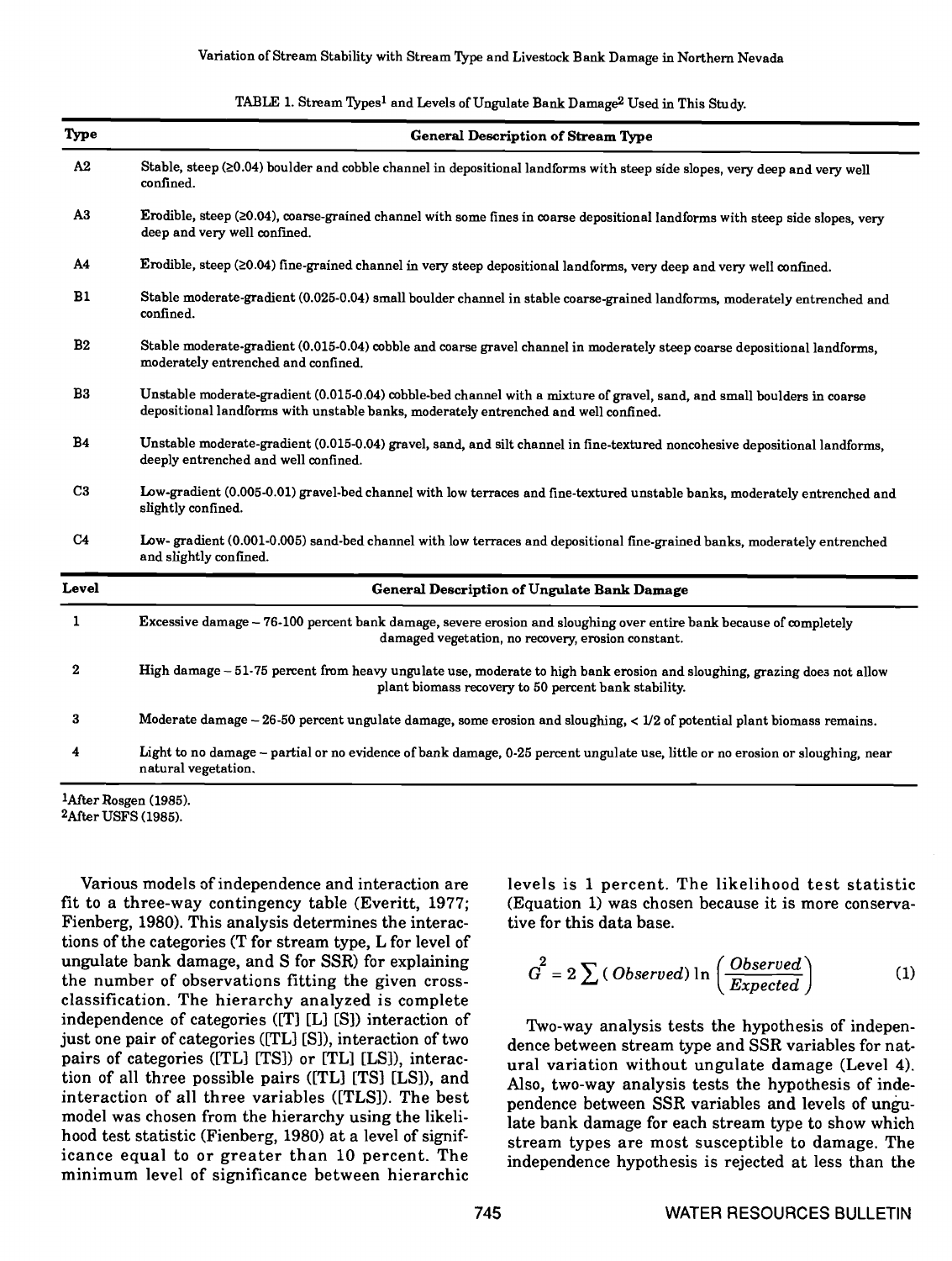

Figure 1. Distribution of Stream Types and Ungulate Bank Damage Levels Among the 721 Analyzed Stream Reaches.

|               |                                                |                  | <b>Rating of Indicator Variables</b> |           |           |
|---------------|------------------------------------------------|------------------|--------------------------------------|-----------|-----------|
| <b>Number</b> | <b>Indicator Variable</b>                      | <b>Excellent</b> | Good                                 | Fair      | Poor      |
|               | Landform Slope                                 | $1-2$            | $3-4$                                | 5-6       | $7-8$     |
|               | <b>Mass Wasting or Failure</b>                 | $1 - 3$          | $4 - 6$                              | 7.9       | $10-12$   |
| 3             | Debris Jam Potential                           | $1-2$            | $3-4$                                | $5 - 6$   | $7 - 8$   |
|               | Vegetative Bank Protection                     | $1 - 3$          | $4 - 6$                              | 7.9       | $10 - 12$ |
| 5             | <b>Channel Capacity</b>                        |                  | $\bf{2}$                             | 3         | 4         |
| 6             | <b>Bank Rock Content</b>                       | $1-2$            | $3-4$                                | $5-6$     | $7 - 8$   |
|               | Obstructions and Flow Deflectors               | 1-2              | $3-4$                                | $5-6$     | $7 - 8$   |
| 8             | Cutting                                        | 1-4              | $5-8$                                | $9-12$    | $13-16$   |
| 9             | Deposition                                     | 14               | $5-8$                                | $9-12$    | $13-16$   |
| 10            | Rock Angularity                                |                  | 2                                    | 3         | 4         |
| 11            | <b>Brightness</b>                              |                  | $\mathbf{2}$                         | 3         | 4         |
| 12            | Consolidation or Particle Packing              | $1-2$            | $3-4$                                | $5-6$     | $7 - 8$   |
| 13            | Bottom Size Dist, and Percent Stable Materials | 1-4              | $5 - 8$                              | $9-12$    | 13-16     |
| 14            | Scouring and Deposition                        | $1-6$            | $7-12$                               | 13-18     | 19-24     |
| 15            | Clinging Aquatic Vegetation                    |                  | $\bf{2}$                             | 3         | 4         |
| 16            | Upper Banks (Sum of 1-4)                       | 4-10             | $11-20$                              | $21 - 30$ | 31-40     |
| 17            | Lower Banks (Sum of 5-9)                       | $5-12$           | $13-24$                              | 25-36     | $37 - 48$ |
| 18            | Channel Bottom (Sum of 10-15)                  | $6 - 15$         | 16-30                                | 31-45     | 46-60     |
| 19            | Total SSR (Sum of 1-15)                        | 15-38            | 39-76                                | 77-114    | 115-148   |

TABLE 2. Stream Stability Rating Indicator Variables.

 $\bar{\mathbf{y}}$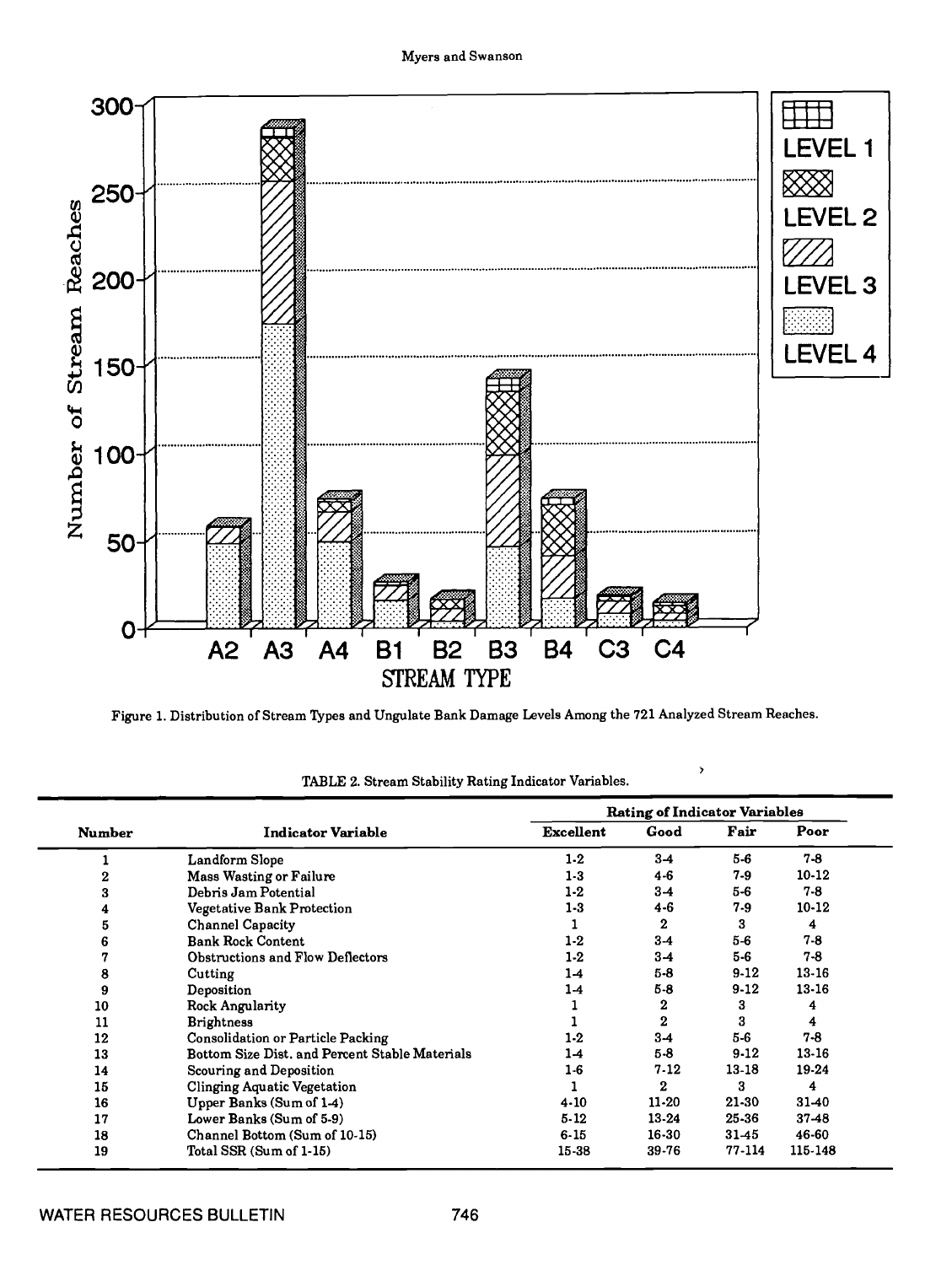10 percent level of significance. The tables are collapsed around zero-sum marginal totals to eliminate expected values less than 1.0 thereby improving the precision of the test statistic (Fienberg, 1980).

# Observer Variation

Precision of the individual indicator variable estimate of streambank stability from a narrative description may be low (Platts et al., 1983). Platts et al. indicate that subjective estimates vary because of changes in observers, observers' thinking, applicability of the procedure, weather conditions, stream size,

An attempt to quantify the variation among observers was made by traveling with the interagency crew for one week in August of 1989 in the Trout Creek mountains of northern Nevada. During this week, most of the five crew members and the senior author rated a total of six sampling units resulting in six individual ratings for four units, five ratings for a fifth unit, and four ratings for a sixth unit. Experience of the crew members varied from novice to several years of inventory.

To estimate variation among observers, transect ratings were combined for analysis of each indicator variable. Because the sampling units varied in stability, the mode of the ratings varied among units, and a simple multinomial distribution of the categories was not possible. The mode for an indicator variable is the rating at each unit selected most frequently. The analysis, therefore, determined the number of individual ratings that selected the mode for each observation as well as the number of ratings that differed by one, two, and three categories. For example, if the mode for a unit is a good rating, all excellent and fair ratings count as a variation of one category from the mode.

# RESULTS AND DISCUSSION

Of the individual indicators, the channel capacity showed the highest observer variation followed by brightness and cutting (Table 3). These indicators are the most nebulous and evidently have the least precision. The least variation occurred on vegetative bank SSR. Similarly, low probabilities suggest dependence protection, bank rock content, bottom size distribution, and clinging aquatic vegetation. These all require observing the existence or estimating the percent of something obvious. Variation decreases when several indicator variables (numbers 16, 17, 18, and 19) are summed.

TABLE 3. Observer Variation<sup>1</sup> for the SSR Indicator Variables.

| Indicator             |      | Categories from the Mode |      |     |
|-----------------------|------|--------------------------|------|-----|
| Variable <sup>2</sup> | Mode |                          | 2    | 3   |
| 1                     | 60.6 | 21.2                     | 15.2 | 3.0 |
| 2                     | 60.6 | 33.3                     | 6.1  | 0   |
| 3                     | 60.6 | 39.4                     | 0    | 0   |
| 4                     | 69.7 | 30.3                     | 0    | 0   |
| 5                     | 48.5 | 45.5                     | 6.1  | 0   |
| 6                     | 75.8 | 21.2                     | 3.0  | 0   |
| 7                     | 63.6 | 33.3                     | 3.0  | 0   |
| 8                     | 57.6 | 39.4                     | 3.0  | 0   |
| 9                     | 63.6 | 36.4                     | 0    | 0   |
| 10                    | 66.7 | 27.3                     | 6.1  | 0   |
| 11                    | 54.5 | 36.4                     | 9.1  | 0   |
| 12                    | 66.7 | 30.3                     | 3.0  | 0   |
| 13                    | 75.8 | 15.2                     | 9.1  | 0   |
| 14                    | 63.6 | 27.3                     | 9.1  | 0   |
| 15                    | 75.8 | 21.2                     | 3.0  | 0   |
| 16                    | 72.7 | 27.3                     | 0    | 0   |
| 17                    | 81.8 | 18.2                     | 0    | 0   |
| 18                    | 72.7 | 27.3                     | 0    | 0   |
| 19                    | 87.9 | 12.1                     | 0    | 0   |

1Values are the percentage of observers who chose the most frequent category (mode) or categories away from the mode.

2Table 2 provides definitions of the indicator variable numbers.

Lower test statistics (G2) indicate better fits of the chosen models for the three-way contingency table analysis of SSR indicator variables (Table 4). The presence of the interaction ITLI for every indicator variable indicates a relation between stream type and ungulate damage. This is explained by the fact that many A-type streams are too steep for access by domestic livestock. Given the stream type, seven stability variables were independent of damage: debris jam potential, bank rock content, obstructions, deposition, percent stable materials, scouring and deposition, and lower banks SSR. Thus, management of grazing activities might have no on-site effect on these stability indices on some stream types. Note that many of these variables have relatively large "weights" associated with them.

In the two-way analysis, higher test statistics  $(G<sup>2</sup>)$ suggest dependence between SSR ratings and stream type for units not showing much evidence of ungulate bank damage (Table 5). The probability indicates the chance that the categories are independent. Note the independence with stream type for cutting, rock angularity, scouring and deposition, and channel bottom of an SSR indicator variable and ungulate bank damage for individual stream types (Table 6). All indicator variable ratings for the highly erodible, sandy bottom type B4, the stable, boulder bottom A2 and the stable, boulder/cobble bottom B2 channels are independent of ungulate bank damage.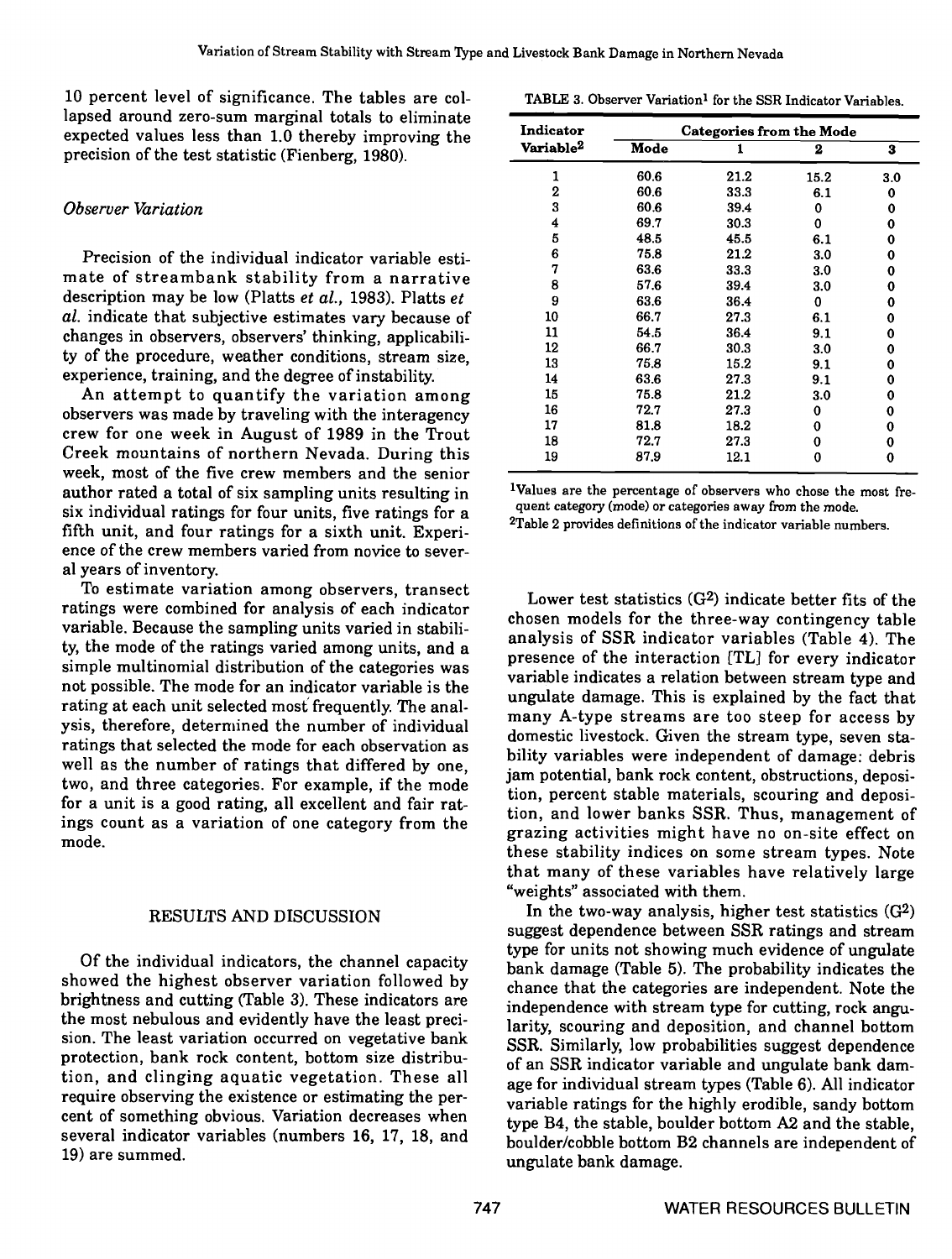TABLE 4. Results of Three-Way Contingency Table Analysis. The Variation Statistic for the Variation Statistic for

| ABLE 5. Maximum Likelihood Statistic for the Variation |                                          |  |
|--------------------------------------------------------|------------------------------------------|--|
|                                                        | of Indicator Variables with Stream Type. |  |

| Indicator <sup>1</sup><br>Variable | Model <sup>2,3</sup> | df       | $G^2$ | Probability | Ŀ |
|------------------------------------|----------------------|----------|-------|-------------|---|
| 1                                  | [TL] [TS] [LS]       | 72       | 76.4  | 0.34        |   |
| $\mathbf 2$                        | [TLS]                | $\bf{0}$ | 0.0   | 1.00        |   |
| 3                                  | [TL] [TS]            | 81       | 84.7  | 0.37        |   |
| 4                                  | [TL] [LS]            | 96       | 109.0 | 0.17        |   |
| 5                                  | $[TL]$ $[TS]$ $[LS]$ | 72       | 71.1  | 0.51        |   |
| 6                                  | $[TL]$ $[TS]$        | 81       | 78.4  | 0.56        |   |
| 7                                  | $[TL]$ $[TS]$        | 81       | 94.3  | 0.15        |   |
| 8                                  | [TL] [TS] [LS]       | 72       | 88.2  | 0.10        |   |
| 9                                  | $[TL]$ $[TS]$        | 81       | 79.3  | 0.53        |   |
| 10                                 | $[TL]$ $[S]$         | 105      | 104.7 | 0.44        |   |
| 11                                 | $[TL]$ $[TS]$ $[LS]$ | 72       | 68.1  | 0.61        |   |
| 12                                 | [TL] [TS] [LS]       | 72       | 69.4  | 0.56        |   |
| 13                                 | [TL] [TS]            | 81       | 88.4  | 0.27        |   |
| 14                                 | [TL] [TS]            | 81       | 86.9  | 0.31        |   |
| 15                                 | [TL] [TS] [LS]       | 72       | 64.8  | 0.72        |   |
| 16                                 | [TLS]                | 0        | 0.0   | 1.00        |   |
| 17                                 | [TL] [TS] [LS]       | 54       | 65.4  | 0.14        |   |
| 18                                 | [TL] [TS] [LS]       | 48       | 41.2  | 0.75        |   |
| 19                                 | [TL] [TS] [LS]       | 48       | 52.2  | 0.31        |   |

 ${}^{2}T$  = stream type; L = ungulate damage level; S = indicator vari-<br>able rating.<br>cator variable with stream type.

3The specified model is the chosen significant model for each indicator variable.

| Indicator Variable <sup>1</sup> | G <sup>2</sup> | Probability <sup>2</sup> |
|---------------------------------|----------------|--------------------------|
| 1                               | 70.9           | 0.00                     |
| 2                               | 41.5           | 0.01                     |
| 3                               | 40.1           | 0.02                     |
| 4                               | 44.3           | 0.01                     |
| 5                               | 53.0           | 0.00                     |
| 6                               | 77.8           | 0.00                     |
| 7                               | 43.4           | 0.01                     |
| 8                               | 27.4           | 0.39                     |
| 9                               | 49.0           | 0.01                     |
| 10                              | 29.8           | 0.19                     |
| 11                              | 39.4           | 0.02                     |
| 12                              | 52.0           | 0.00                     |
| 13                              | 46.1           | 0.00                     |
| 14                              | 32.5           | 0.12                     |
| 15                              | 42.7           | 0.01                     |
| 16                              | 25.8           | 0.06                     |
| 17                              | 34.4           | 0.01                     |
| 18                              | 23.4           | 0.10                     |
| 19                              | 30.2           | 0.02                     |

<sup>1</sup>Table 2 provides definitions of the indicator variable numbers. <sup>1</sup>Table 2 provides definitions of the indicator variable numbers.<br><sup>2</sup>T = stream type; L = ungulate damage level; S = indicator vari- <sup>2</sup>Underlined probab cator variable with stream type.

| Indicator              |            |                |      |      | <b>Stream Type</b> |      |           |                |                |
|------------------------|------------|----------------|------|------|--------------------|------|-----------|----------------|----------------|
| Variables <sup>2</sup> | ${\bf A2}$ | A <sub>3</sub> | A4   | B1   | B <sub>2</sub>     | B3   | <b>B4</b> | C <sub>3</sub> | C <sub>4</sub> |
| 1                      | 0.84       | 0.02           | 0.07 | 0.47 | 0.37               | 0.33 | 0.33      | 0.21           | 0.22           |
| $\bf{2}$               | 0.34       | 0.00           | 0.45 | 0.06 | 0.71               | 0.90 | 0.30      | 0.06           | 0.01           |
| 3                      | 0.94       | 0.01           | 0.59 | 0.40 | 0.17               | 0.52 | 0.50      | 0.82           | 0.43           |
| 4                      | 0.60       | 0.00           | 0.02 | 0.24 | 0.44               | 0.04 | 0.11      | 0.08           | 0.53           |
| 5                      | 0.36       | 0.02           | 0.37 | 0.27 | 0.58               | 0.14 | 0.49      | 0.34           | 0.70           |
| 6                      | 0.79       | 0.07           | 0.03 | 0.82 | 0.95               | 0.42 | 0.61      | 0.45           | 0.85           |
| 7                      | 0.15       | 0.08           | 0.34 | 0.07 | 0.97               | 0.16 | 0.50      | 0.80           | 0.34           |
| 8                      | 0.69       | 0.15           | 0.01 | 0.80 | 0.92               | 0.09 | 0.44      | 0.14           | 0.02           |
| 9                      | 0.86       | 0.64           | 0.55 | 0.18 | 0.76               | 0.30 | 0.12      | 0.63           | 0.39           |
| 10                     | 0.99       | 0.52           | 0.87 | 0.64 | 0.91               | 0.18 | 0.80      | 0.84           | 0.06           |
| ${\bf 11}$             | 0.19       | 0.01           | 0.19 | 0.70 | 0.96               | 0.01 | 0.24      | 0.20           | 0.42           |
| 12                     | 0.82       | 0.22           | 0.44 | 0.87 | 0.66               | 0.01 | 0.12      | 0.19           | 0.60           |
| 13                     | 0.86       | 0.10           | 0.06 | 0.83 | 0.81               | 0.08 | 0.31      | 0.93           | 0.16           |
| 14                     | 0.79       | 0.44           | 0.59 | 0.06 | 0.48               | 0.39 | 0.34      | 0.37           | 0.28           |
| 15                     | 0.72       | 0.03           | 0.39 | 0.68 | 0.27               | 0.34 | 0.49      | 0.55           | 0.05           |
| 16                     | 0.44       | 0.01           | 0.26 | 0.52 | 0.80               | 0.76 | 0.33      | 0.08           | 0.01           |
| 17                     | 0.22       | 0.28           | 0.04 | 0.25 | 0.93               | 0.67 | 0.14      | 0.24           | 0.58           |
| 18                     | 0.91       | 0.12           | 0.18 | 0.78 | 0.73               | 0.47 | 0.13      | 0.41           | 0.08           |
| 19                     | 0.92       | 0.22           | 0.02 | 0.45 | 0.89               | 0.23 | 0.18      | 0.03           | 0.34           |

TABLE 6. Probabilities1 for the Variation of Stream Stability Indicator Variables with Ungulate Bank Damage.

1Underlined probabilities indicate significance at 10 percent.

2Table 2 provides definitions of the indicator variable numbers.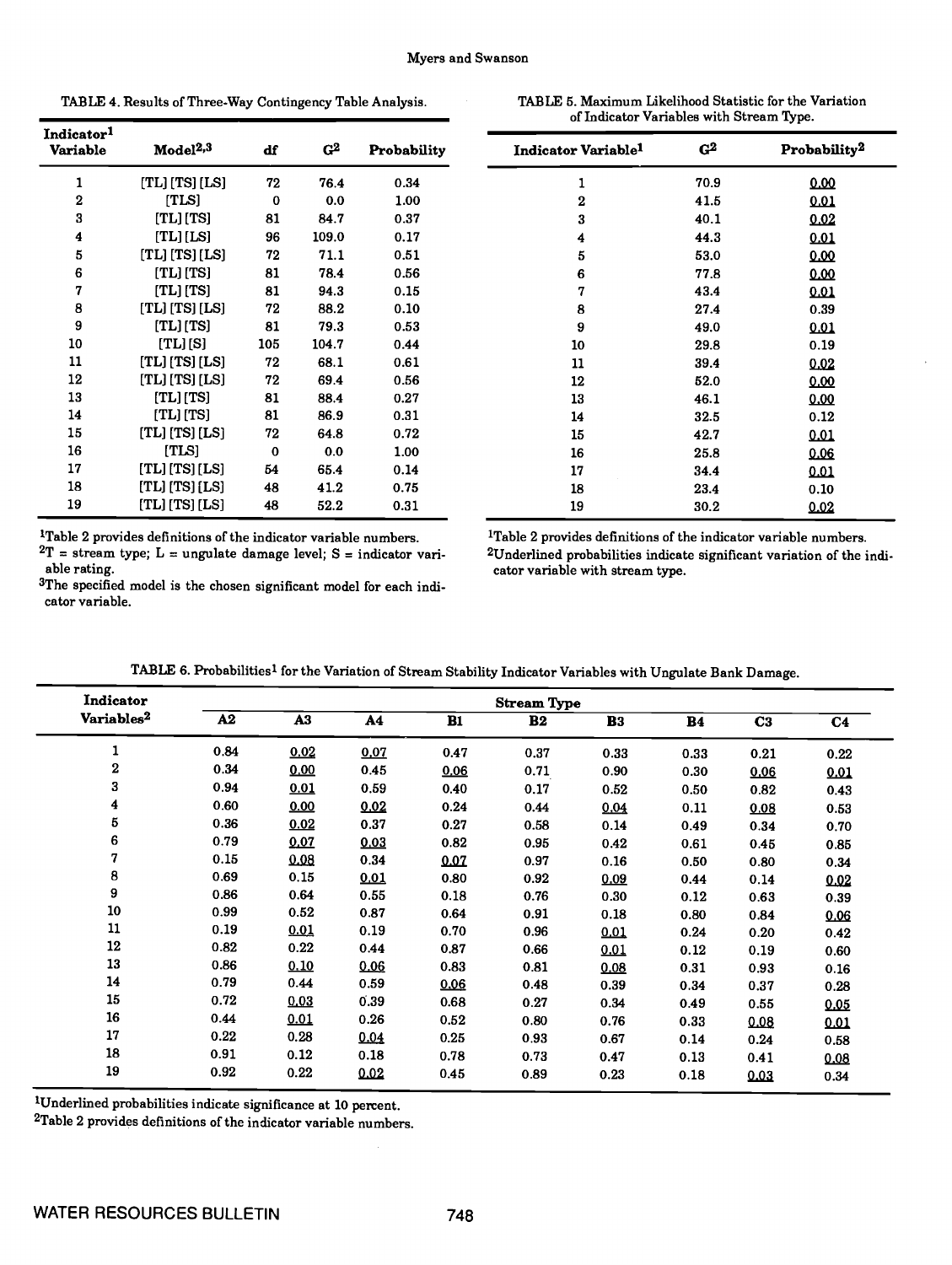### Individual Indicator Variables

The following discussion of individual indicator variables is based on the significant relations in Tables 4, 5, and 6. The paragraph numbers refer to variable numbers described in Table 2.

banks with steep slopes rating poor based on the fact that steep slopes should experience more erosion. <br>A3, B1, C3, and C4. Type A3 has steep, unstable Landform slope varied significantly with stream type because confinement and, therefore, landform slope, is a determinant of stream type. Landform slope varied significantly with ungulate bank damage for stream types A3, A4, C3, and C4 and also in the three-way model. Observed data for stream type A3 indicates an improvement in the indicator variable (slope decreases) as ungulate damage increases (Figure 2). Livestock trampling may contribute to decreased slope; however, livestock are better able to may not significantly increase instability. graze on streambanks with naturally mild slopes. The same pattern is observed on types C3 and C4; however, the sampling units with no ungulate bank damage, but steep upper bank slopes, suggest recovering downcut streams (Swanson, 1989).



Figure 2. Variation of the Condition of Landform Slope Over Levels of Ungulate Bank Damage for Stream Type A3.

1. Landform slope classifies the slope of the upper<br>Ungulate damage decreases natural stability as sug-2. Mass wasting hazard, the potential and tendency for mass soil movements on the upper channel banks, depended on the interaction among all three variables. Mass wasting varied significantly with stream type because streams confined in erodible materials (A3 and A4 and, to a lesser extent, B3 and B4) are naturally subject to mass wasting, usually at long return intervals (Cooke and Warren, 1973). gested by the significant variation for stream types upper banks. Types C3 and C4 have unstable, low, upper banks with broad floodplains. Type B1 is significant because, in the data base, there is an excellent observation for damage level 2 which caused a high test statistic that should be rejected. This analysis suggests that mass wasting depends on natural instability and increases due to disturbance by livestock grazing on susceptible stream types. On naturally unstable stream types (A4, B3, and B4), bank damage

> 3. Debris jam potential rates the amount of and tendency for debris on the upper banks to float into the main channel and cause jams. It varied significantly with stream type because natural debris depends on vegetation type which varied with stream type (Myers and Swanson, 1991). Debris jam potential varied significantly and negatively with ungulate bank damage on type A3. This suggests that livestock grazing removes the source of the debris or that excess debris discourages cattle from grazing some reaches.

> 4. Vegetative bank protection rates the amount of vegetation and other nonerodible cover on the upper banks. It varied with stream type in the two-way analysis, but is independent of stream type in the three-way analysis. This implies a relationship with stream type in the absence of ungulate damage. It also related to the observed variation of vegetation type with stream type (Myers and Swanson, 1991). ral instability of vegetation on the upper banks of stream types A3, A4, B3, and C3, and apparently masked the effect of stream type in the three-way analysis. 5. Channel capacity rates the ability of the stream

> to contain flood flows and depends on the width/depth ratio. The significant variation with stream type reflects the width/depth ratio of the stream which is a classification parameter for stream type. The significant variation with respect to ungulate damage for A3 streams is curious because the width/depth ratio for this stream type is less than 10, an excellent or good rating. Observations reveal a distinct shift from excellent ratings for level 4 to fair and good ratings for levels 1-3, which explains the statistic (Figure 3). This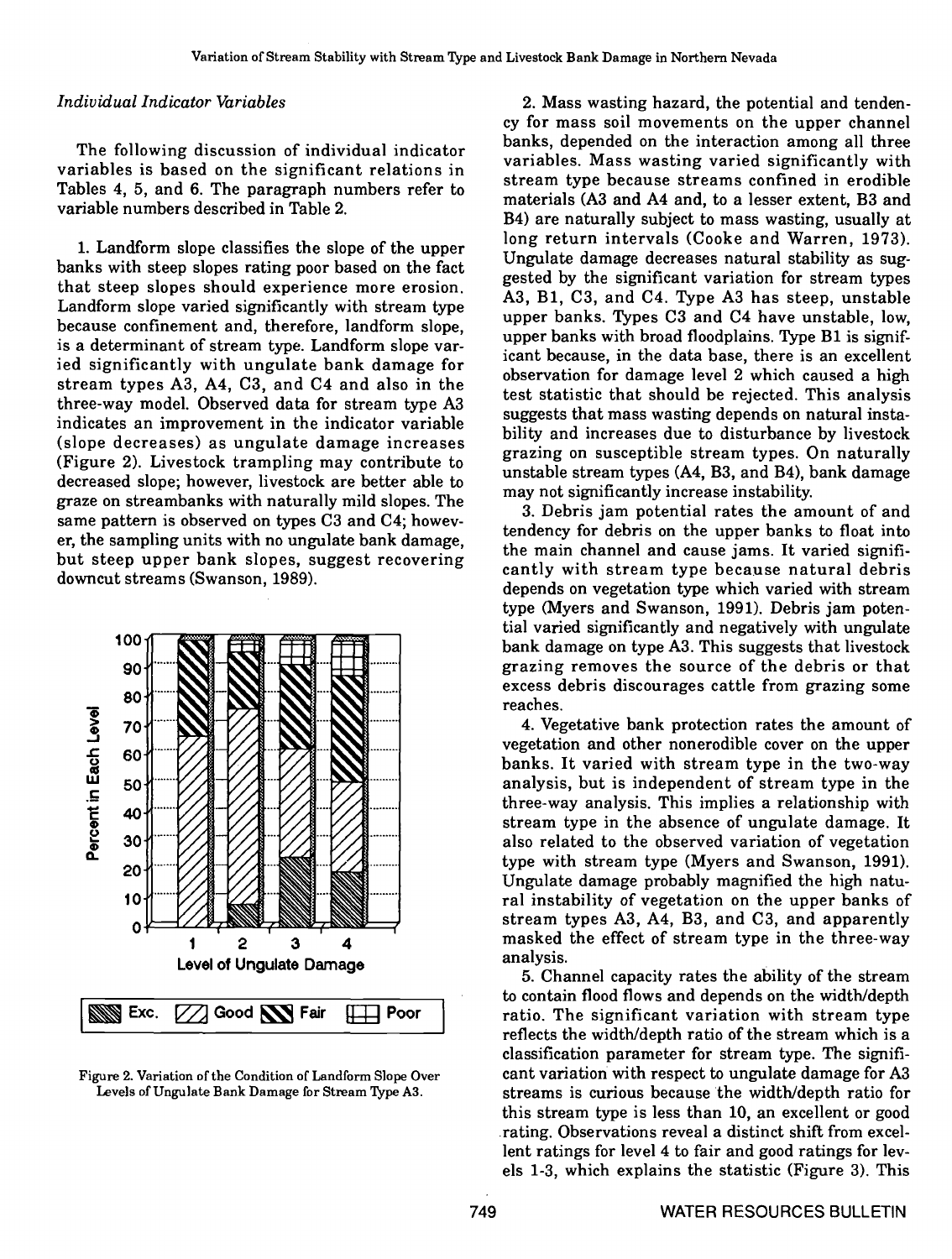result indicates that ungulate damage increases the width, and that not all streams with steep gradient have a low width/depth ratio.



Figure 2. Variation of the Condition of Channel Capacity Over Levels of Ungulate Bank Damage for Stream Type A3.

6. Bank rock content is a qualitative estimate of the size and quantity of rock in the lower banks. The variation of this indicator variable with stream type was highly significant because bank material is a criteria for stream type. The three-way model shows independence from ungulate bank damage; however, variation is significant with ungulate bank damage for types A3 and A4 in the two-way model. Many sampling units on stream types A3 and A4 rated excellent because they are in decomposed granitic landforms (in the Carson Range), which contain much avalanche and landslide debris. The banks contain boulders and rocks which lead to the excellent ratings even though they mostly disintegrate when they reach the channel bottom. Also, these units were not grazed; therefore, the excellent ratings coincided with damage level 4. This resulted in a significant relation not caused by, but merely coincidental to, ungulate bank damage. 7. Obstructions and flow deflectors, the amount of

and tendency for deflectors to cause erosion or sedimentation, varied significantly with stream type in the two-way model and is independent from ungulate damage in the three-way model. The rating apparently depends on the source of material, boulders, and vegetation, which varies with stream type (Knighton, 1984; Myers, 1990). 8. Cutting rates the amount of scour on the lower

banks and varied significantly with ungulate damage for types A4, B3, and C4. Observer variation was high, which may mask the expected variation with stream type. The effect of grazing overcame observer variation on only the most fine-grained stream types with naturally unstable banks. High, natural instability of type B4 apparently was not increased by graz-

9. Deposition of sediment on the lower channel banks, which may accompany upstream cutting, varied significantly with stream type. This is presumably due to the stream gradient and width/depth ratio differences among stream types. The increased frequency in the data of fair and poor ratings of type C3 and C4 streams (which have low gradient and high width/ depth ratios) supports this presumption. These results suggest that deposition depends on sediment transport conditions on site, as well as sediment supply conditions throughout the entire watershed.

10. Rock angularity estimates the amount of wear as represented by the amount of rounding and smoothing on the stream bottom particles. The premise is that, as rocks move, the angularity of particles decreases, which decreases their ability to interlock. There is no indication of the time since rock movement. The only significant variation was with ungulate damage for stream type C4, which is a spu- rious result because type C4 is a sand bed channel and there should be few rocks to rate.

11. Brightness of the stream bottom indicates movement of the stream bottom by the absence of algal and other staining agents when the bottom appears bright. Brightness varied with stream type and with ungulate damage level for stream types A3 and B3. Disturbance of A3 and B3 streams, which have coarse but unstable and confining upper banks, is likely to add fresh (bright) bedload sediment.

12. Consolidation is a measure of particle packing which is due, in part, to particle shape, sediment load, and time since bedload moving flood events. The significant variation among stream types may have resulted from differing channel materials, gradient, width/depth ratio, and channel roughness which relate to sediment supply and deposition. Inclusion of the [LS] term in the three-way model suggests slight livestock effects over the whole data base.

13. Bottom size distribution requires estimation of shifts from the natural variation of size distribution of the channel bottom materials. The significant variation with stream type resulted from types A4, B4, and C4 having had a majority of fair ratings while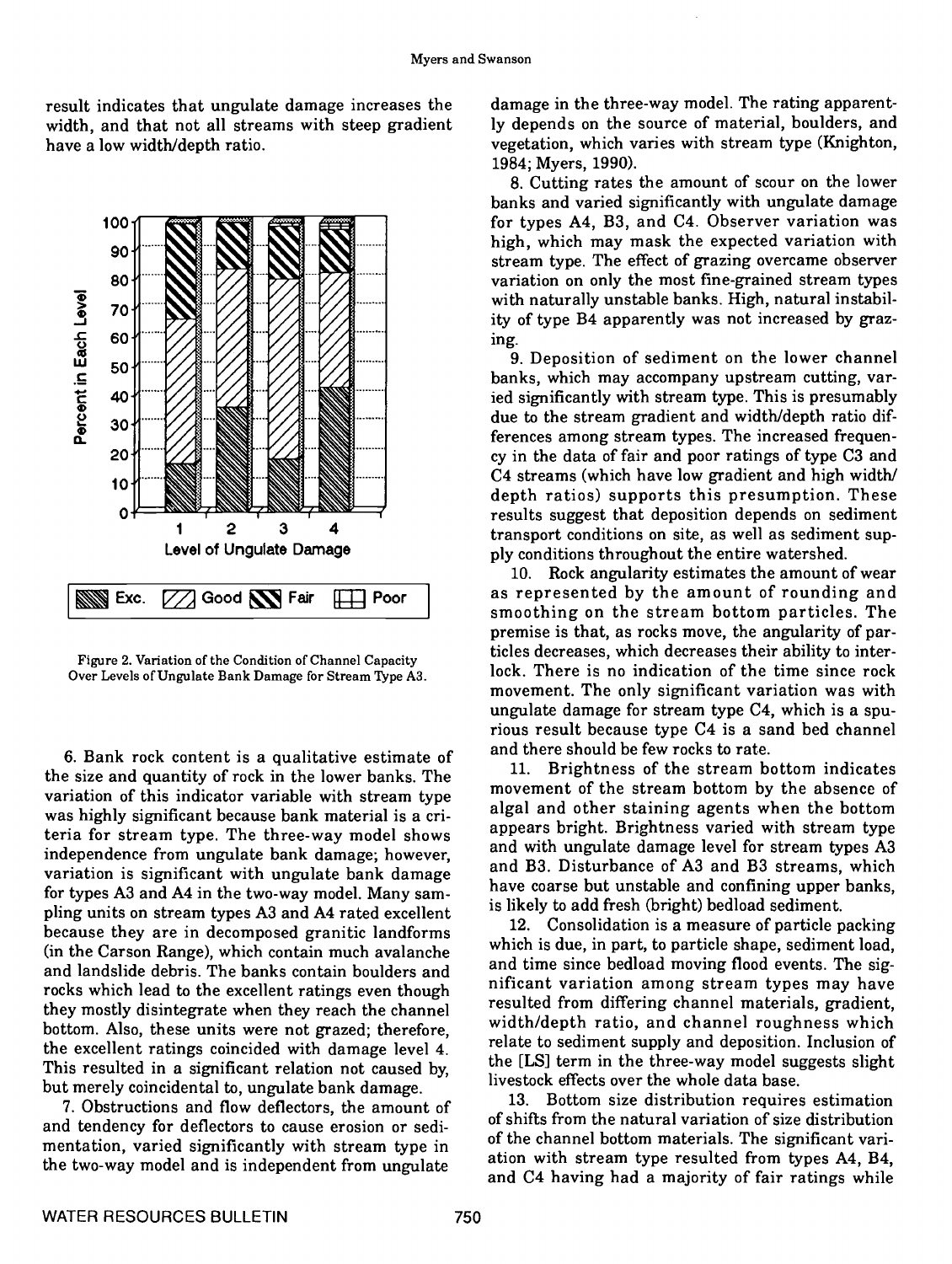other types rate good. This suggests observer error because they may have associated sand and small gravel (the dominant bed material for these types) with shifts in material distribution. Bottom size distribution varied with ungulate bank damage for types with naturally unstable banks (A3, A4, and B3) indicating that livestock use increased sedimentation in the unit.

14. Scouring and deposition rates the amount of these processes occurring on the unit. Presence of both is a poor rating; the absence of both is an excellent rating. Scouring and deposition was not independent from stream type. The significant variation with ungulate damage of type Bi resulted from an anomalous excellent observation with level equal to 2 and should be rejected.

All of the streams in the data base are small, and most of the surveys occurred after the spring snowmelt period. Small streams in baseflow do not move much sediment; hence, streams that were unstable during high flow conditions may appear stable when observed in the summer. Scour holes are not obvious in a gravel bed. Frequently, holes scoured during a rising hydrograph fill during recession; therefore, the surveyor never sees evidence of scour. Deposition may not be observed on steep streams when the bed material is of the same size. Apparently, seasonality of scour and the difficulty of identifying new deposition prevents this indicator variable from being a useful indicator of stability.

because of the time required for vegetation to establish. The indicator varied significantly with stream All indicator variables in this summation variable,<br>type and with ungulate bank damage for stream types except clinging aquatic vegetation, show the majority type and with ungulate bank damage for stream types A3, B2, and C4. Fine grained streams (B4 and C3) with few surfaces (cobble and boulders) exhibited mostly fair and poor ratings and did not vary with ungulate damage. Stable streams with large material (A2, Bi, and B2) mostly rated good and excellent. Type A3 contains some large surfaces and the ratings tend toward fair with increasing damage. The trend on C4 streams was toward increased clinging vegetation with damage which may be due to increased algae due to the lower gradient.

# Summation Indicator Variables

16. Upper bank is the sum of the four upper bank indicator variables. The second order interaction among all variables is significant, which parallels the result for mass wasting. The significance with ungulate damage for unstable types A3, C3, and C4 emphasizes their sensitivity. The significant variation with ungulate damage was due to a slight improvement from level 3 to level 4 that was not attributable to any one of the individual indicators. The stability of the upper banks should vary with stream type (Rosgen, 1985). The naturally unstable types, A4 and B3, rated mostly fair or poor without ungulate bank damage so that, overall, the level of ungulate bank damage did not influence this summation indicator variable. Debris jam potential and upper bank slope had good or excellent observations for these stream types with heavy ungulate bank damage. Because the relations for any given variable could not explain the variation of the entire upper bank, instability apparently results from different upper bank variables for different stream types.

17. Lower bank is the summation of the five indicator variables for the lower banks. It varied significantly with stream type, but with ungulate damage only on stream type A4. This suggests that, although livestock apparently affect individual SSR indicator variables (channel capacity and cutting), morphologic parameters represented by stream type such as steepness, soil type, and vegetation type control the overall stability rating of the lower banks.

15. Clinging aquatic vegetation indicates stability proportion rating fair or poor increased less than 20<br>cause of the time required for vegetation to estab- percent with increasing ungulate damage (Figure 4). 18. Channel bottom is the summation of the six indicator variables for the channel bottom. It varied significantly with ungulate bank damage only on stream type C4 in the two-way analysis. The threeway analysis shows all interactions are significant. The majority of sampling units without ungulate bank damage (206 of 376 units) rated fair. Over all units, 419 of the 724 sampling units rated fair. The proportion rating fair or poor increased less than 20 All indicator variables in this summation variable, of observations in the good range. As the indicator variables are summed, the final conclusions about the stream tend toward poorer conditions (see the next subsection).

19. The overall SSR was significant for stream type and for ungulate damage for types A4 and C3. The majority of observations tended to be fair (63 percent over the total data base) with a small increase in poor and decrease in good ratings with increasing ungulate damage (Figure 5). This tendency toward fair ratings indicates a bias in the method. The procedure tends to rate the total SSR poorer than indicated by the ratings of individual indicator variables (Figure 6). For example, if 14 indicator variables rate good and just one rates fair, the overall rating is fair because the scores on the field survey form represent the lower end of the category. An example that holds for all categories and indicators is mass wasting. The category for excellent is a score of 1 to 3. The field form shows excellent equals a value of 3. The observer must cross out 3 and rate the indicator variable 2 to obtain a rating in the middle of the category. While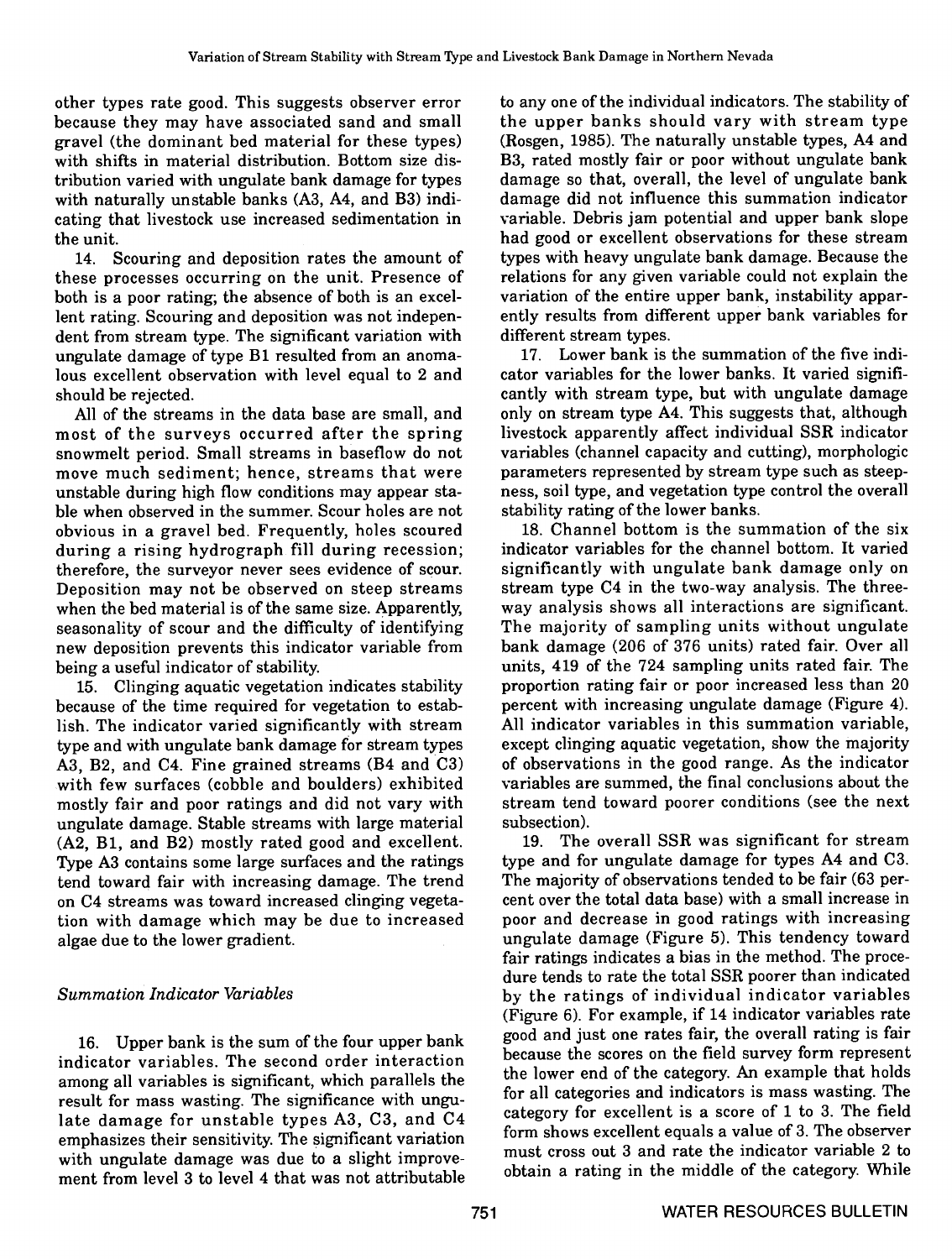this is encouraged in the manual for the procedure (Pfankuch, 1978), it was rarely done by field crews on this study.



Figure 4. Variation of the Condition of Channel Bottom Over Levels of Ungulate Bank Damage for the Entire Data Base..



Figure 5. Variation of the Condition of the Total SSR Over Levels of Ungulate Bank Damage for the Entire Data Base.

### **CONCLUSION**

Overall, stream type was the most significant determinant of stability, and livestock affected certain stream types much more than others. Stream types A3, A4, B3, C3, and C4 were the most sensitive to ungulate bank damage of the types studied. Stream types A2, Bi, and B2 were less sensitive. Stream type B4 is already so unstable that grazing did not significantly worsen the conditions.

The decrease in significance of summation indicator variables with ungulate bank damage indicates that different indicator variables were important for different stream types. Improved management for individual indicator variables among specific stream types and reaches should improve the overall rating on site and downstream.

This research suggests three possible changes in the rating procedure. First, the indicator rock angularity should be eliminated because of its variation with basin parameters that do not influence stream stability. Second, scouring and deposition should be separated as in cutting and deposition. A stream rarely scours and deposits in the same short reach. Third, the scores indicated should reflect the middle of the category. As an example, the scores for mass wasting should be 2, 5, 8, and 11 instead of 3, 6, 9, and 12. Also, the observers should be encouraged to rate streams more flexibly by scoring between the values on the form.

Management based on the results of the total stream stability rating may be missing significant problem areas. Because the majority of streams in this study area rate fair overall without regard to ungulate bank damage, the rating system is insensitive to problems of rangeland streams. The proposed changes may alleviate some of these problems However, a complete tool should be developed for the purposes this one is being used for, inventory and allocation of various management inputs.

Variation among stream types is highly significant for the vast majority of the stream stability rating indicator variables. Stream type is therefore important for estimating potential response to management of a stream reach. It could also be used as the tool for comparing reaches along a stream or within a watershed or other management unit. Comparison of streams or stream reaches is necessary to allocate scarce funds to achieve maximum effort through land management. A means for optimizing management is to apply different management practices with specific objectives to priority stream reaches.

Management objectives should be derived after first understanding the potential of the stream reach to respond to alternative management practices or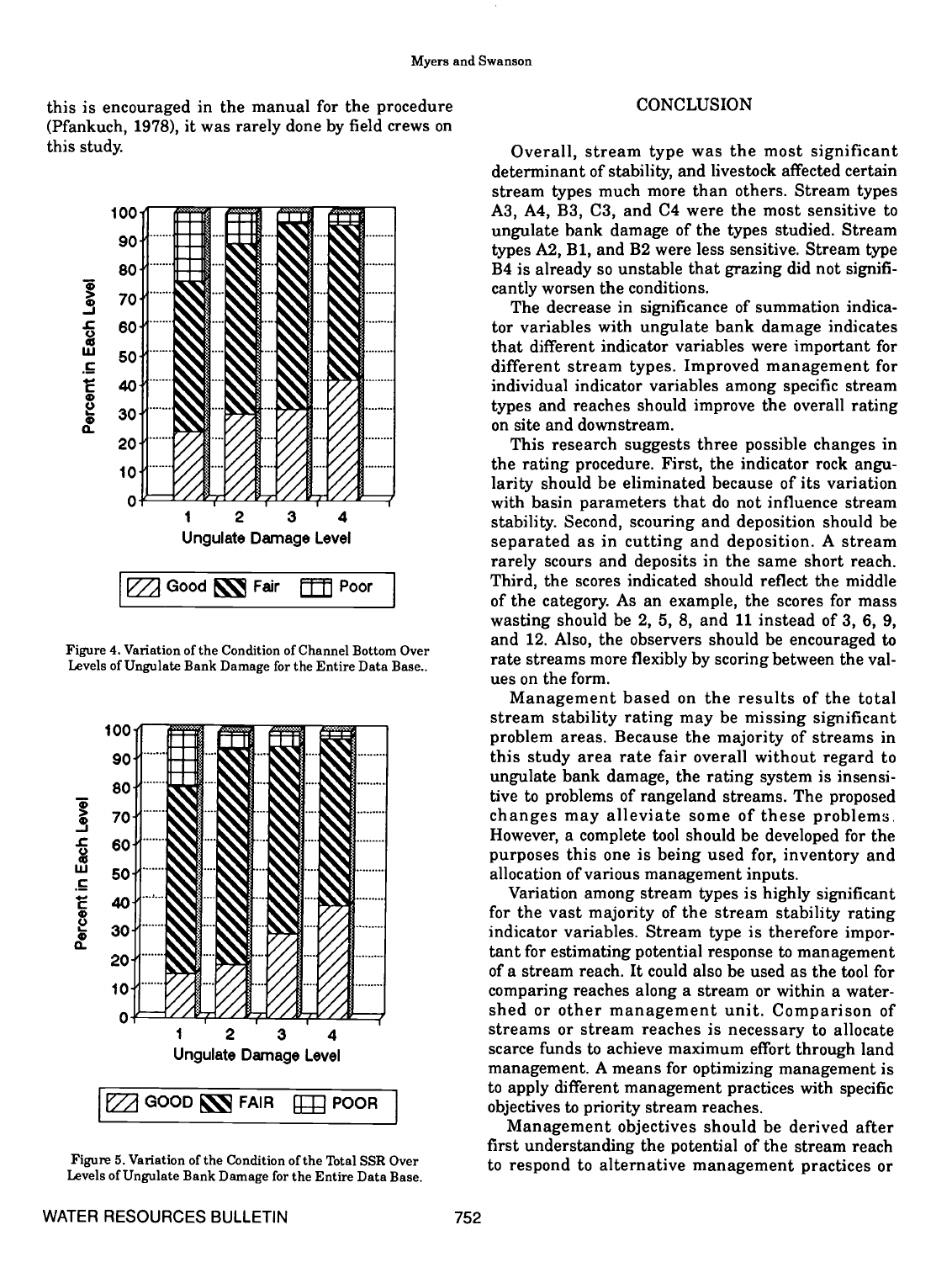

Figure 6. Distribution of Condition Over All SSR Indicator Variables for the Entire Data Base (see Table 2 for the definition of the indicator variables).

standards. Analyses of existing data, such as this study, should provide good insight for understanding streams in specific geologic and/or climatic regions. Additional studies of the vast SSR data base should aid land managers in writing management objectives. It is first funds from the Intermountain Region of the USDA Forest Service<br>These objectives should be worded so that it is clear and the Nevada Agricultural Experiment St what changes to expect. Individual SSR indicator variables may be appropriate examples, but the total SSR does not suggest specific desirable changes.

#### ACKNOWLEDGMENTS

This research was made possible by a grant of Wallop-Breaux funds from the Nevada Department of Wildlife supplemented with funds from the Intermountain Region of the USDA Forest Service and the Nevada Agricultural Experiment Station Project No. 635. Phenix, Don Duff, Elizabeth Jacobson, and G. Fred Gifford for assistance or review.